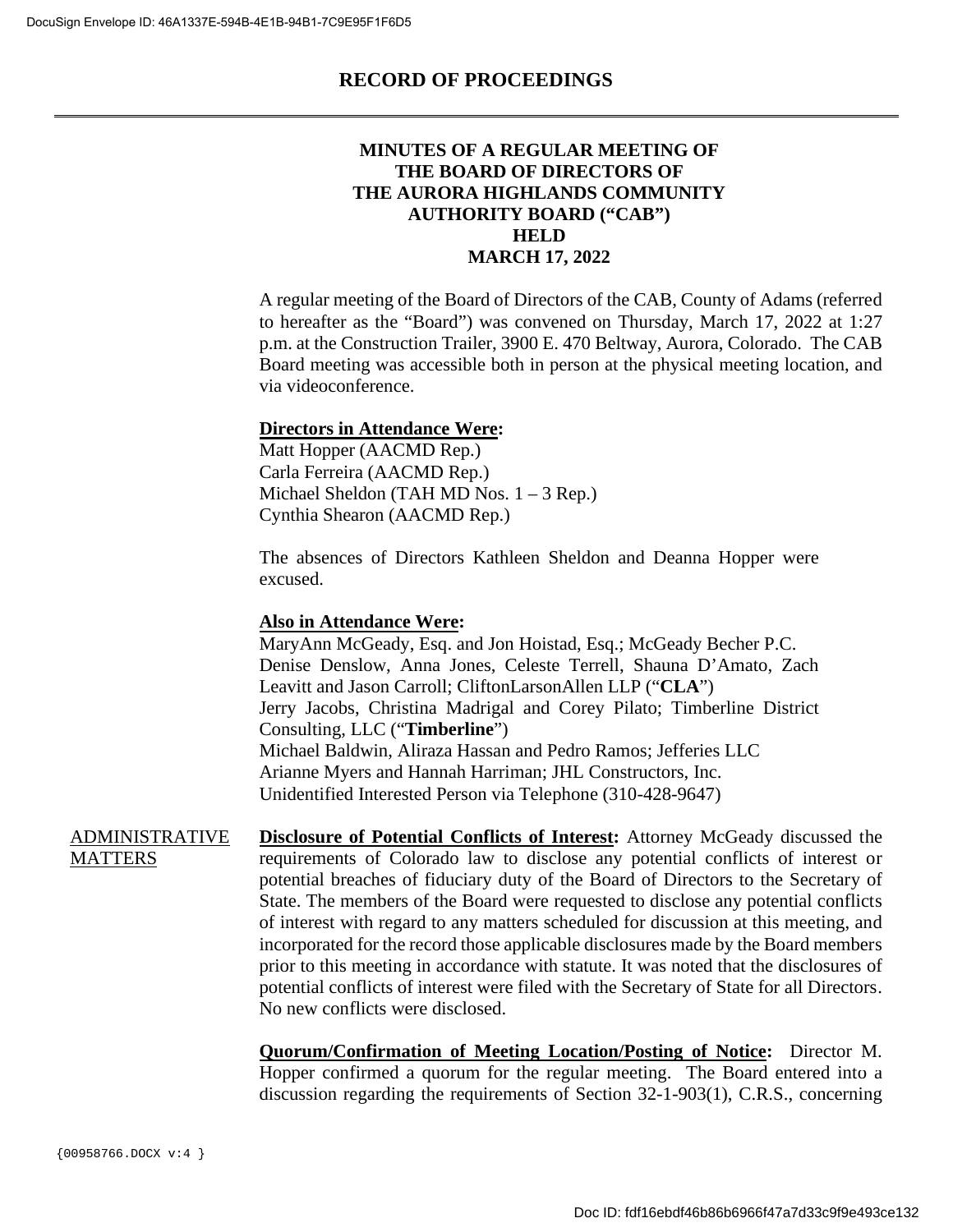CONSENT AGENDA

## **RECORD OF PROCEEDINGS**

the location of the CAB's Board meeting. Following discussion, upon motion duly made by Director Ferreira, seconded by Director M. Sheldon and, upon vote, unanimously carried, the Board determined to conduct this meeting at the abovestated location, with participants attending both in person and via videoconference. The Board further noted that notice providing the time, date and location of the meeting was duly posted and that no objections, or any requests that the means of hosting the meeting be changed by taxpaying electors within the CAB's boundaries have been received.

**Agenda:** The Board considered the proposed Agenda for the CAB's regular meeting. Following discussion, upon motion duly made by Director Ferreira, seconded by Director M. Sheldon and, upon vote, unanimously carried, the Agenda was approved, as presented.

**Public Comment:** There was no public comment.

The Board considered the following actions:

#### **February 17, 2022 Special Meeting Minutes**

Following discussion, upon motion duly made by Director M. Sheldon, seconded by Director Ferreira and, upon vote, unanimously carried, the Board ratified and/or approved of the Consent Agenda items, as presented.

FINANCIAL **MATTERS Payment of Claims for Operating Costs:** Mr. Carroll reviewed the claims for operating costs with the Board. Following discussion, upon a motion duly made by Director Ferreira, seconded by Director M. Sheldon and, upon vote, unanimously carried by roll call, the Board approved the payment of claims for operating costs, in the amount of \$193,754.00.

> **Cash Position Report Dated January 31, 2022, updated as of March 14, 2022:** Mr. Carroll reviewed the Cash Position Report with the Board. Following review, upon a motion duly made by Director M. Hopper, seconded by Director M. Sheldon and, upon vote, unanimously carried by roll call, the Board accepted the Cash Position Reported dated January 31, 2022, updated as of March 14, 2022.

> **CAB and Aerotropolis Area Coordinating Metropolitan District ("AACMD") Engineer's Report and Verification of Costs Associated with Public Improvements Draw No. 45 Engineer's Report and Verification of Costs No. 23 prepared by Schedio Group LLC ("Engineer's Report No. 23"):** Following review and discussion, upon a motion duly made by Director M. Hopper, seconded by Director M. Sheldon and, upon vote, unanimously carried by roll call, the Board approved Engineer's Report No. 23.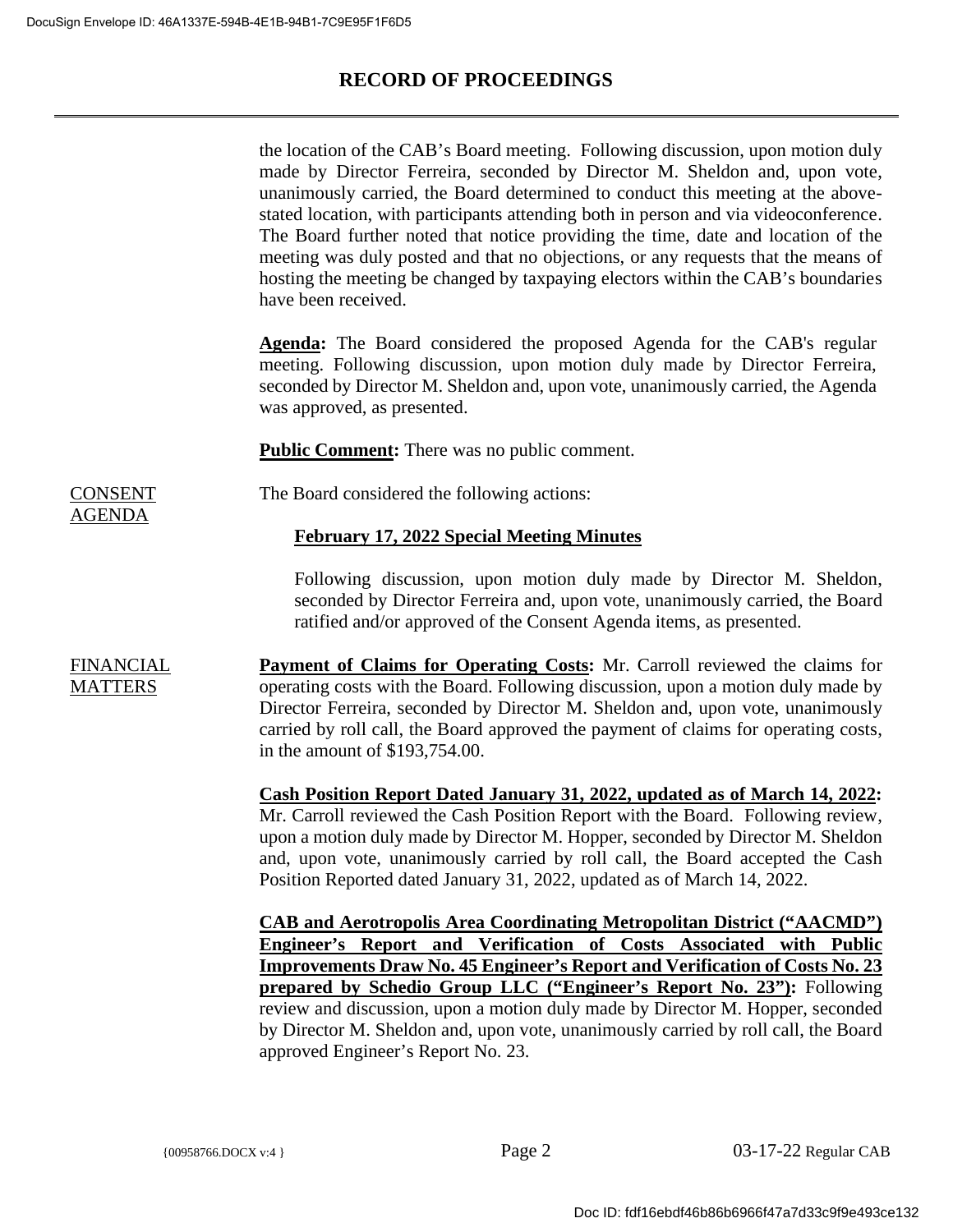**CAB and AACMD Engineer's Report and Verification of Costs Associated with Public Improvements, In-Tract Improvements / In Tract Home Builder Expenses, Engineer's Report and Verification of Costs No. 5 prepared by Schedio Group LLC ("Engineer's In-Tract Report No. 5"):** Following review and discussion, upon a motion duly made by Director M. Hopper, seconded by Director M. Sheldon and, upon vote, unanimously carried by roll call, the Board approved the Engineer's In-Tract Report No. 5.

**Project Fund Requisition No. 06, under the CAB's Special Tax Revenue Refunding and Improvement Bonds, Series 2021A Bonds (Project Fund Requisition No. 06"):** Following discussion, upon a motion duly made by Director M. Hopper, seconded by Director M. Sheldon, and upon vote, unanimously carried by roll call, the Board approved Project Fund Requisition No. 06.

**Investment Advisor Service Agreement (CAB) by and between the CAB and Zions Capital Advisors, Inc.**: Attorney McGeady reviewed the Agreement with the Board. Following discussion, upon a motion duly made by Director M. Hopper, seconded by Director M. Sheldon, and upon vote, unanimously carried by roll call, the Board approved the Investment Advisor Service Agreement (CAB) by and between the CAB and Zions Capital Advisors, Inc.

**FIRST READING (BUDGET MATTERS):** Mr. Carroll reported that consideration of amendment to the 2022 Budget was necessary to accommodate the proposed 2022 Bond issuance and capital expenditures.

**2022 Budget Amendment:** Attorney McGeady and Mr. Carroll presented the draft 2022 Budget Amendment to the Board.

**First Reading, Placement of Consideration of Approval of the Proposed Amendment to the 2022 Budget on the Agenda for a Second Reading during the Public Hearing to be held on the proposed Amendment to the 2022 Budget on April 21, 2022 at 1:00 p.m. at the Construction Trailer, 3900 E. 470 Beltway, Aurora, CO 80019 and via Zoom:** Following discussion, upon a motion duly made by Director M. Hopper, seconded by Director M. Sheldon, and upon vote, unanimously carried by roll call, the Board approved, on First Reading, the draft 2022 Budget Amendment and advanced the proposed 2022 Budget Amendment to a Second Reading and Public Hearing scheduled to be held and published for April 21, 2022 at 1:00 p.m. at the Construction Trailer, 3900 E. 470 Beltway, Aurora, CO 80019 and via Zoom.

**Resolution of the Board of the CAB Regarding Continuing Disclosure Policies and Procedures (Special Tax Revenue Refunding and Improvement Bonds,** Series 2021A): Attorney Hoistad reviewed the Resolution with the Board. Following discussion, upon a motion duly made by Director Ferreira, seconded by Director M. Sheldon, and upon vote, unanimously carried by roll call, the Board

{00958766.DOCX v:4 } Page 3 03-17-22 Regular CAB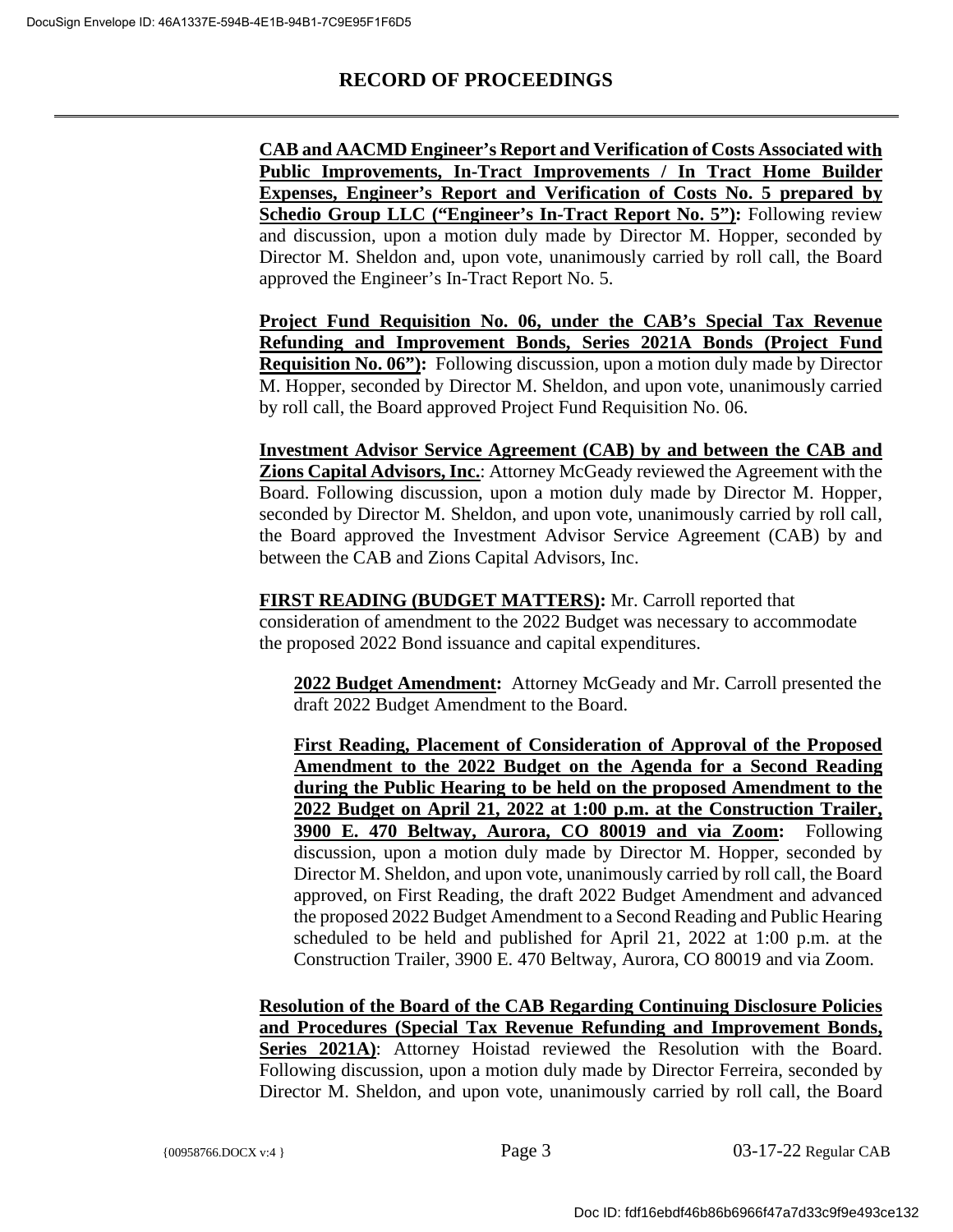adopted the Resolution of the Board of the CAB Regarding Continuing Disclosure Policies and Procedures (Special Tax Revenue Refunding and Improvement Bonds, Series 2021A).

**Issuance of the CAB's Proposed Special Tax Revenue Bonds, Series 2022, in the Aggregate Principal Amount of up to \$200,000,000 ("2022 Bonds") (ATEC MD No. 1 / Commercial):** Attorney McGeady and Mr. Baldwin described the terms of the CAB's issuance of the proposed 2022 Bonds to the Board.

**2022 Update to Long-Term Capital Improvement Plan:** Attorney McGeady and Director M. Hopper reported that the CAB's consultants have been working on an update to the CAB's Long-Term Capital Improvement Plan and described updated projects and associated costs to the Board. Following discussion, upon a motion duly made by Director M. Sheldon, seconded by Director M. Hopper, and upon vote, unanimously carried by roll call, the Board approved the 2022 Update to the Long-Term Capital Improvement Plan.

**Engagement Letter by and between the CAB and Sherman & Howard L.L.C. for Special Counsel Services:** Following discussion, upon a motion duly made by Director M. Hopper, seconded by Director M. Sheldon, and upon vote, unanimously carried by roll call, the Board approved the Engagement Letter by and between the CAB and Sherman & Howard L.L.C. for Special Counsel services.

**Second Amended and Restated Inclusion Agreement (Aurora Tech Center Holdings, LLC / Aurora Tech Center Development, LLC / Property East of Powhaton) by and between AACMD, Aurora Tech Center Holdings, LLC and Aurora Tech Center Development, LLC**: Attorney McGeady reviewed the Second Amended and Restated Inclusion Agreement with the Board. No action was taken.

**Second Amended and Restated Inclusion Agreement (GVR King Commercial, LLC / Property East of Powhaton) by and between AACMD, GVR King Commercial, LLC and Aurora Tech Center Development, LLC**: Attorney McGeady reviewed the Second Amended and Restated Inclusion Agreement with the Board. No action was taken.

**Inclusion Agreement (Aurora Tech Center Holdings, LLC / Aurora Tech Center Development LLC / Property East of Powhaton) by and between ATEC Metropolitan District No. 1, Aurora Tech Center Holdings, LLC and Aurora Tech Center Development, LLC**: Attorney McGeady reviewed the Inclusion Agreement with the Board. No action was taken.

{00958766.DOCX v:4 } Page 4 03-17-22 Regular CAB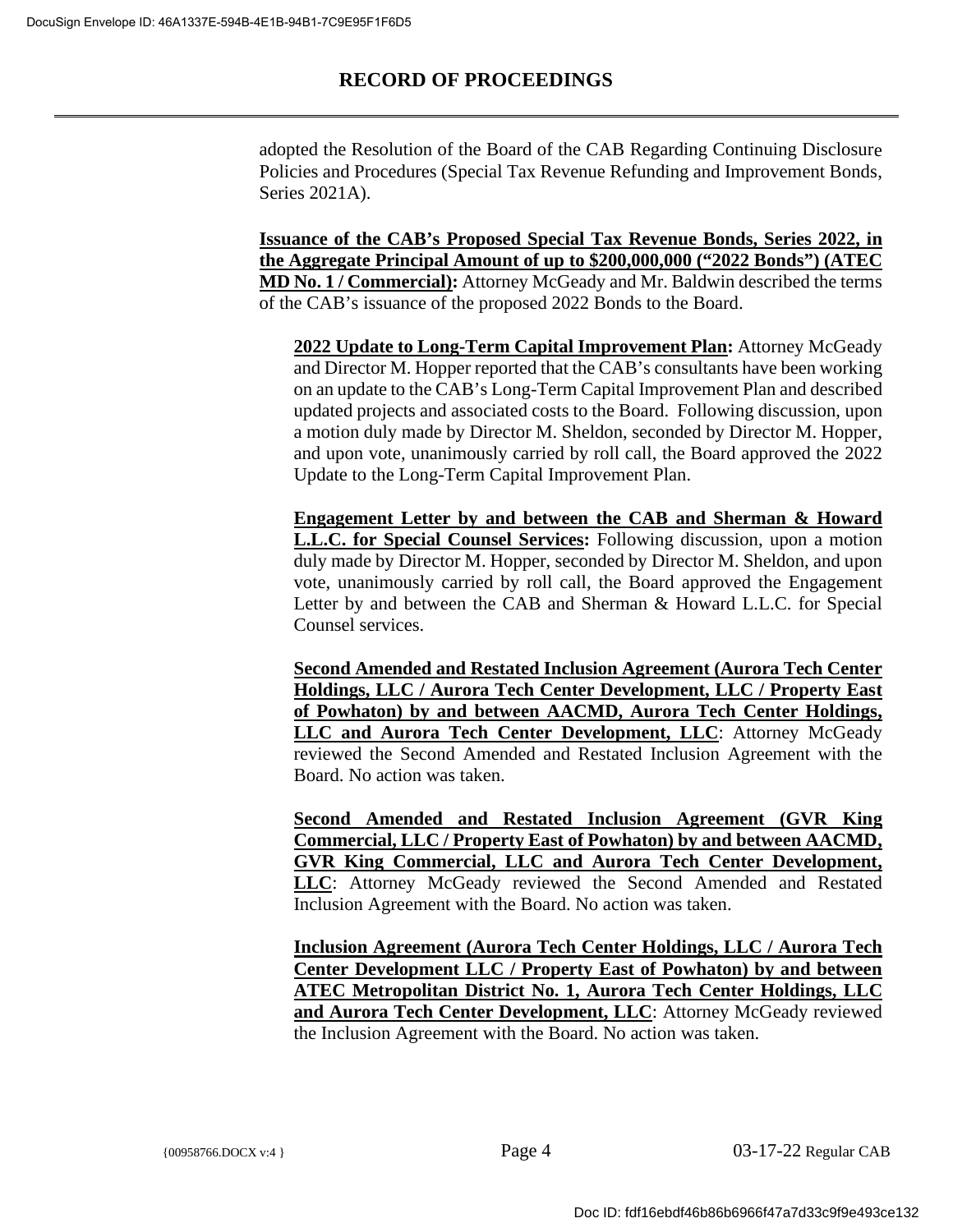### **FIRST READING (2022 BONDS)**

**Resolution which, if adopted on Second Reading at a subsequent Board meeting, would: authorize the issuance of the CAB's 2022 Bonds for the purpose of financing public improvements serving occupants, property owners and taxpayers within the CAB's Service Area and paying the costs of issuance thereof; approve the forms of the Indenture and other financing documents; authorize the execution and delivery thereof and performance by the CAB thereunder; appoint a CAB Representative to act on behalf of the CAB under the Indenture; appoint an Authorized Delegate to make certain determinations relating to the 2022 Bonds as authorized under Section 11-57-205, C.R.S.; and authorize incidental action ("2022 Bond Resolution")**: Mr. Baldwin described the structure of the proposed 2022 Bonds in detail.

**Placement of Consideration of Adoption of the Proposed 2022 Bond Resolution on Future Agenda for a Second Reading**: Following discussion, upon a motion duly made by Director M. Hopper, seconded by Director M. Sheldon, and upon vote, unanimously carried by roll call, the Board approved, on First Reading the anticipated issuance of up to \$200,000,000 in 2022 Bonds pursuant to the proposed 2022 Bond Resolution, and the placement of consideration of adoption of the proposed 2022 Bond Resolution on a future Agenda for a Second Reading.

**Manager's Report:** No report.

#### MANAGER **MATTERS**

| <b>COMMUNITY</b>       | Update from Timberline District Consulting, LLC: The Timberline team                                                                                                                             |
|------------------------|--------------------------------------------------------------------------------------------------------------------------------------------------------------------------------------------------|
| MANAGEMENT             | provided updates on current projects.                                                                                                                                                            |
| <b>COVENANT</b><br>AND |                                                                                                                                                                                                  |
| <b>ENFORCEMENT</b>     | <b>Website:</b> Mr. Jacobs provided an update, noting that the new resident website                                                                                                              |
| <b>MATTERS</b>         | is still under development.                                                                                                                                                                      |
|                        |                                                                                                                                                                                                  |
|                        | <b>Town Hall Meetings:</b> Mr. Jacobs updated the Board, noting the first of such<br>meetings is scheduled for March 23 <sup>rd</sup> at 6:00 p.m.                                               |
|                        | <b>Design Guidelines / Rules and Regulations:</b> Mr. Jacobs reported on proposed<br>revisions to the CAB's Design Guidelines.                                                                   |
| <b>LEGAL MATTERS</b>   | <b>Service Plan Amendments:</b> Attorney McGeady reported that the City of Aurora<br>city Council Ordinances approving the various Service Plan Amendments would be<br>effective April 23, 2022. |
|                        |                                                                                                                                                                                                  |

**Waiver and Release of Reimbursement Rights among the CAB, Aurora Highlands, LLC and Homebuilders:** Attorney Hoistad updated the Board.

{00958766.DOCX v:4 } Page 5 03-17-22 Regular CAB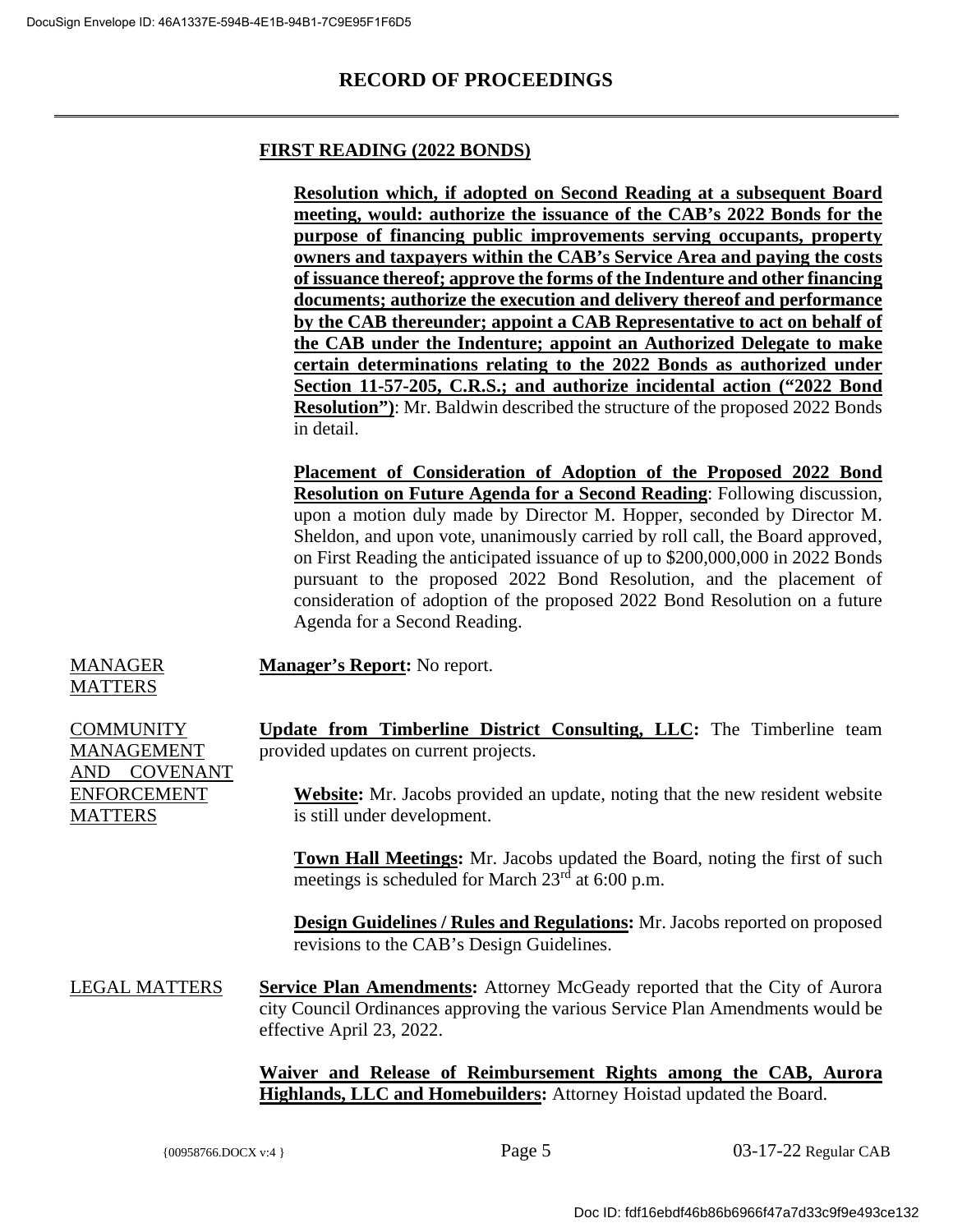**Acknowledge Waiver and Release of Reimbursement Rights by and among the CAB, Aurora Highlands, LLC and Bridgewater Development Entity:** The Board acknowledged the Waiver and Release of Reimbursement Rights by and among the CAB, Aurora Highlands, LLC and Bridgewater development entity.

**PorterCare Operation Funding and Contribution Agreement by and between the CAB and PorterCare Adventist Health System:** Attorney McGeady described the changes in the PorterCare / hospital site transaction.

**RESCIND Prior Approval of PorterCare Operation Funding and Contribution Agreement by and between the CAB and PorterCare Adventist Health System:** Following discussion, upon a motion duly made by Director M. Sheldon, seconded by Director M. Hopper, and upon vote, unanimously carried by roll call, the Board rescinded the prior approval related to PorterCare Operation Funding and Contribution Agreement by and between the CAB and PorterCare Adventist Health System.

**PorterCare Operation Funding and Contribution Agreement by and between the CAB and PorterCare Adventist Health System:** Following discussion, upon a motion duly made by Director M. Sheldon, seconded by Director M. Hopper, and upon vote of three for and Director Ferreira abstaining, the Board approved the current version of the PorterCare Operation Funding and Contribution Agreement by and between the CAB and PorterCare Adventist Health System, and gave CAB consultants authority to finalize the Agreement under mutually agreeable terms.

**Covenant for Payment in Lieu of Taxes and Exceptions to the PILOT:** Attorney McGeady provided the Board with information on the PILOT and exceptions. No action taken.

**Form of Irrigation (Water) Service Connection Fee Allocation Agreement by and between the CAB and the City of Aurora by and through its Utility Enterprise:** Following discussion, upon a motion duly made by Director M. Hopper, seconded by Director Ferreira, and upon vote, unanimously carried by roll call, the Board approved the form of Irrigation (Water) Service Connection Fee Allocation Agreement by and between the CAB and the City of Aurora by and through its Utility Enterprise, noting that future agreements in the approved form will be presented to the Board as they are executed.

**AACMD and East Cherry Creek Valley Water and Sanitation District Overlap Area Consent Agreement (The Aurora Highlands Parkway and Pedestrian Pathway) by and between the AACMD and East Cherry Creek Valley Water and Sanitation District:** Attorney McGeady presented the Overlap Area Consent Agreement to the Board. Following discussion, upon a motion duly made by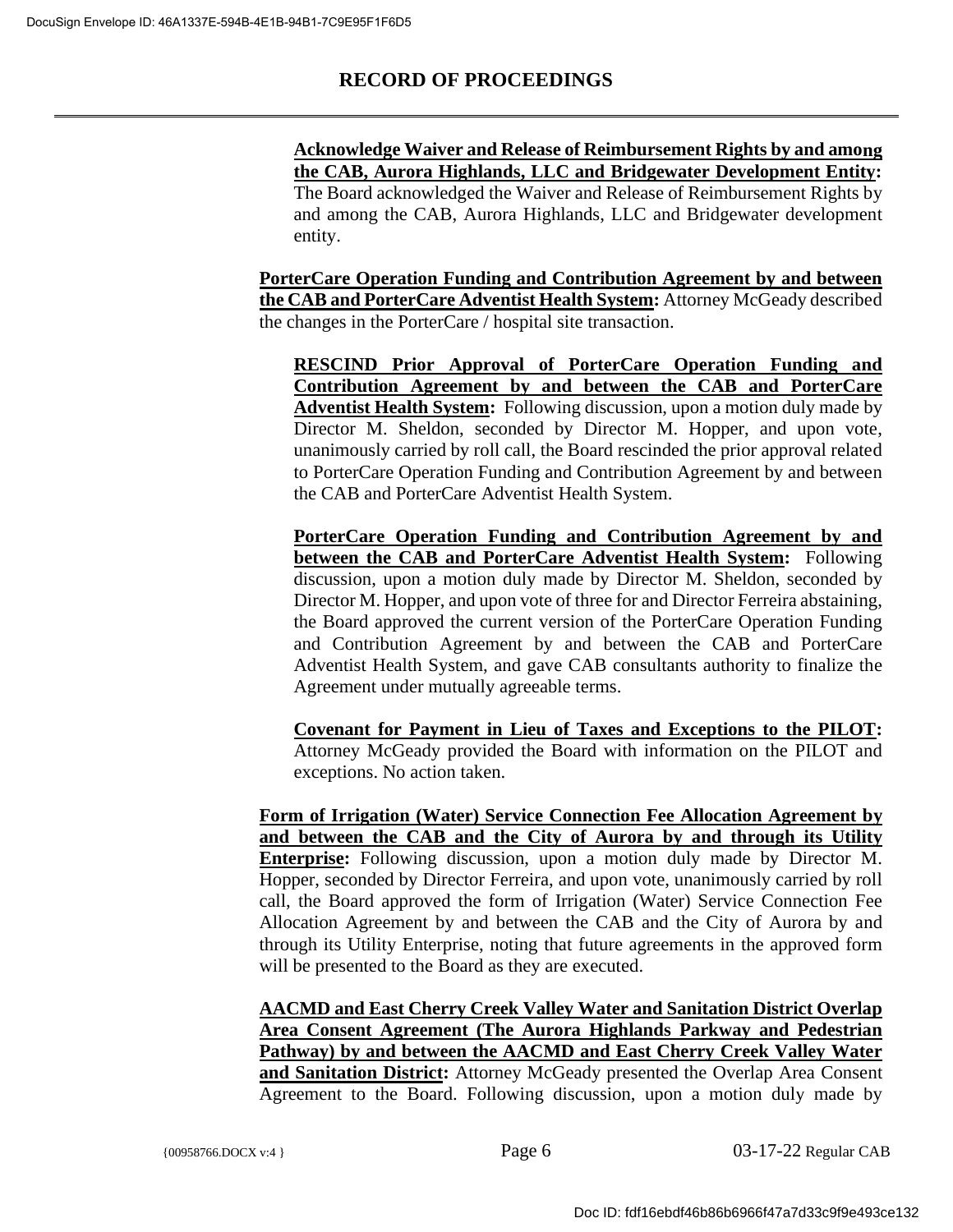Director Hopper, seconded by Director Ferreira and, upon vote, unanimously carried by roll call, the Board acknowledged the AACMD and East Cherry Creek Valley Water and Sanitation District Overlap Area Consent Agreement (The Aurora Highlands Parkway and Pedestrian Pathway) by and between AACMD and East Cherry Creek Valley Water and Sanitation District.

**Settlement Agreement by and between ARTA, AACMD, Green Valley East LLC, GVR King LLC, Aurora Highlands Holdings LLC, the CAB, the City of Aurora and East Cherry Creek Valley Water and Sanitation District:** Attorney McGeady presented the Settlement Agreement to the Board. Following discussion, upon a motion duly made by Director Hopper, seconded by Director Ferreira and, upon vote, unanimously carried by roll call, the Board acknowledged the Settlement Agreement by and between ARTA, AACMD, Green Valley East LLC, GVR King LLC, Aurora Highlands Holdings LLC, the CAB, the City of Aurora and East Cherry Creek Valley Water and Sanitation District.

**Executive Session pursuant to Section 24-6-402(4)(e), C.R.S., to discuss matters that may be subject to negotiations; developing strategy for negotiations; and instructing negotiators and receive legal advice regarding same:** Pursuant to Section 24-6-402(4)(e), C.R.S., and upon a motion made by Director M. Hopper, seconded by Director Ferreira and, upon vote unanimously carried by roll call, the Board, District Counsel and certain CAB consultants convened in Executive Session at 2:14 p.m. for the purposes of receiving legal advice on specific legal questions regarding negotiations. The Board did not engage in substantial discussion of any matter not enumerated in Section 24-6-402(4), C.R.S. The Board did not adopt any proposed policy, position, resolution, rule, regulation or formal action. At no time during the executive session did the CAB consultants participate in or influence the Board's deliberations.

Pursuant to Section  $24-6-402(2)(d.5)(II)(B)$ , C.R.S., no record will be kept of those portions of the Executive Session that, in the opinion of the Board's attorneys, constitute privileged attorney-client communication pursuant to Section 24-6- 402(4), C.R.S.

The executive session meeting was adjourned at 2:36 upon a motion duly made by Director M. Hopper, seconded by Director Ferreira and, upon vote unanimously carried by roll call.

OTHER BUSINESS None.

{00958766.DOCX v:4 } Page 7 03-17-22 Regular CAB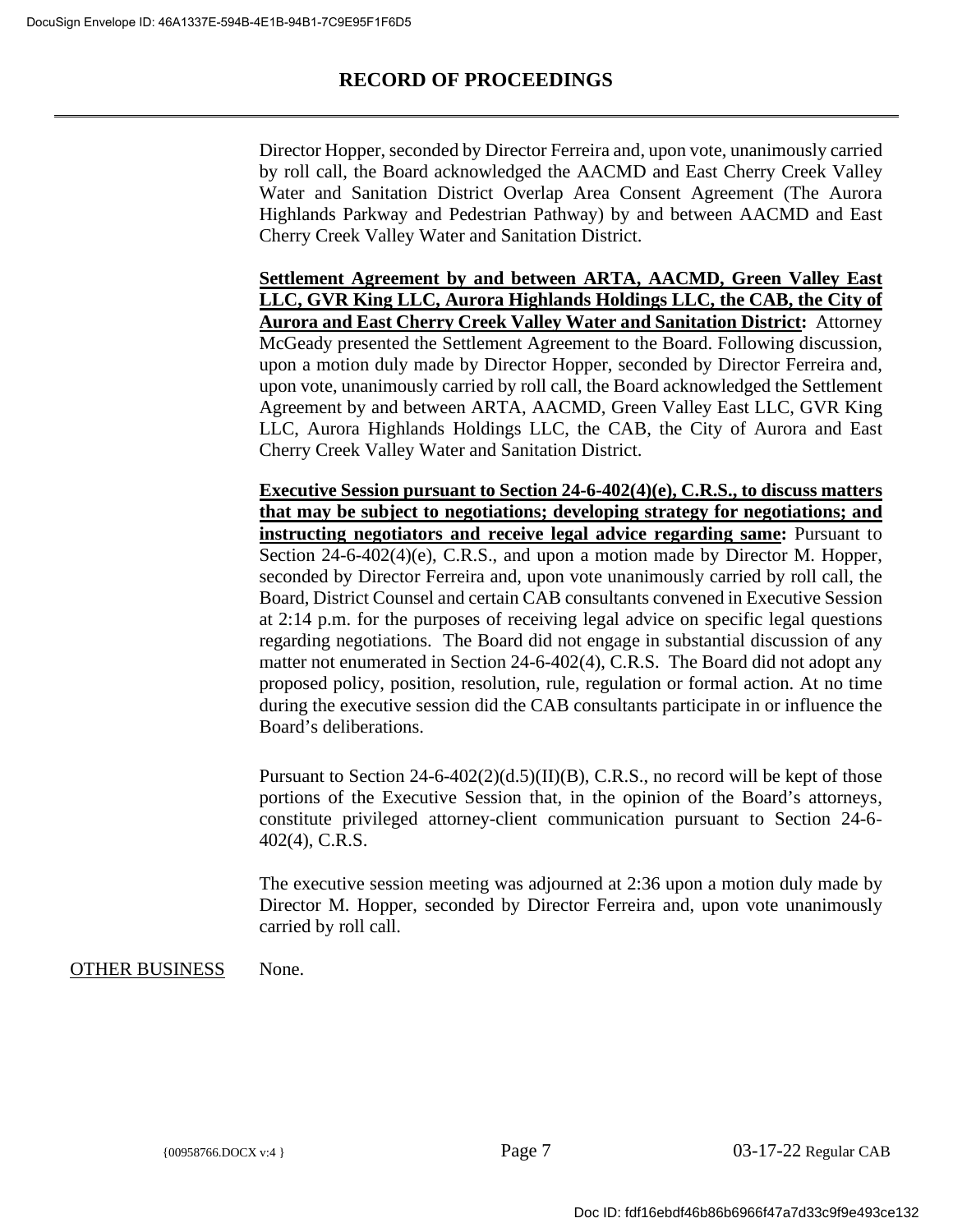ADJOURNMENT There being no further items before the Board, upon motion duly made by Director M. Sheldon, seconded by Director Ferreira and, upon vote, unanimously carried, the meeting was adjourned at 2:37 p.m.

Respectfully submitted,

-DocuSianed by:  $_{\rm By}$  *Denise Denslow* 

Secretary for the Meeting